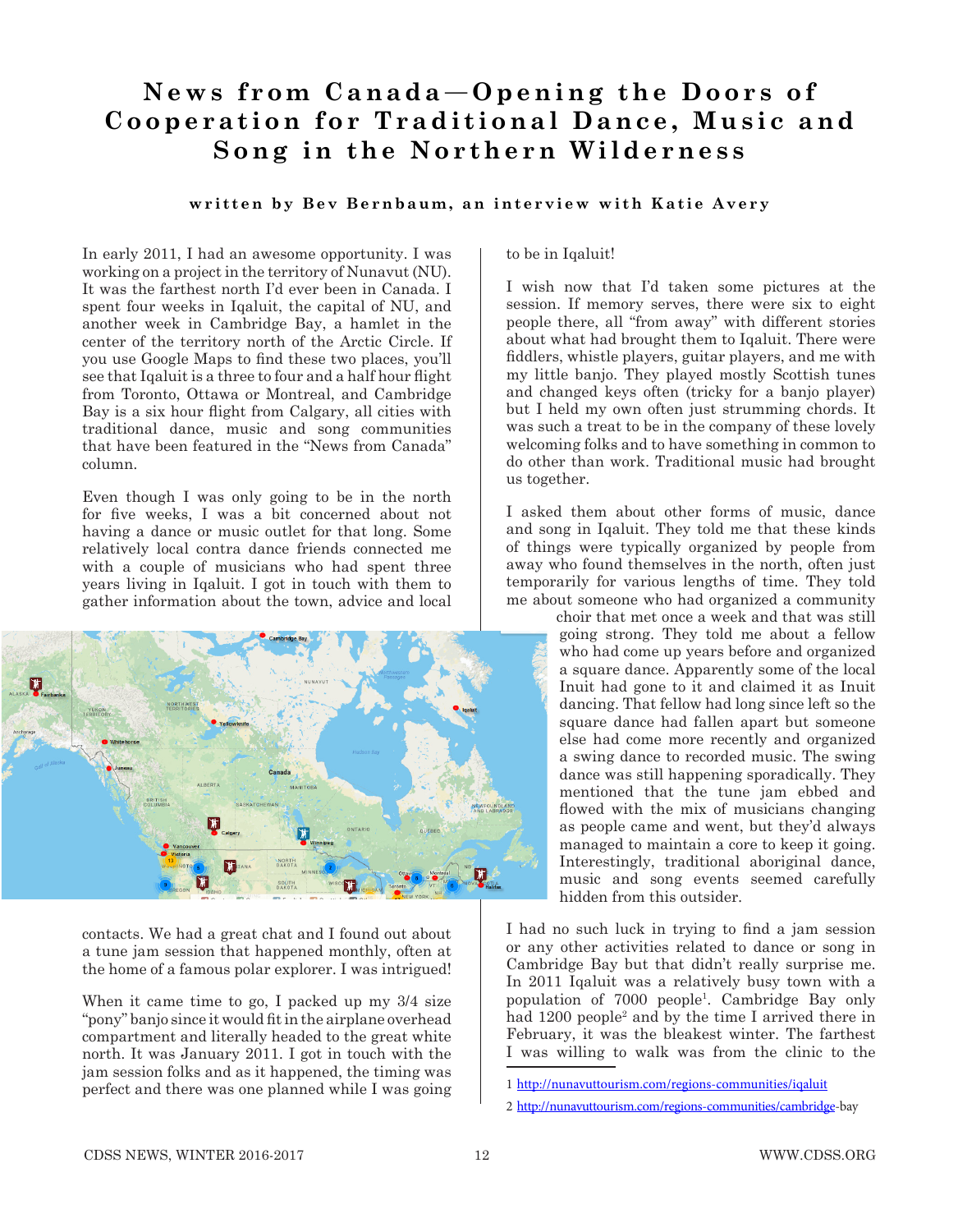apartment I was staying in due to the dark and cold, only three blocks. I was relieved that I was only in Cambridge Bay for one week. But I actually loved being in Iqaluit because it had an energy that I really enjoyed, and I'd love to go back.

Since then, I've often wondered about the other northern territories to the west, Northwest Territories (NWT) and the Yukon Territory (YT), and whether any traditional dance, music and song activities were happening there. I was delighted when I found out that Katie Avery, a soon to be thirty-something fiddler and Suzuki violin teacher from Guelph, ON had moved to Whitehorse, the capital of YT.

Just to give you a sense of how far north and west that is, Whitehorse is a two to four hour flight from the traditional dance, music and song communities in Vancouver, Victoria and Calgary. Across the border in Alaska, Juneau is a 2-1/2 hour drive and 6-1/2 hour ferry ride away, and Anchorage or Fairbanks typically involve nine hour flights due to the multiple stops required. Compared to Iqaluit and Cambridge Bay, Whitehorse is a *huge* metropolis with a population of approx. 26,0003 . I chatted with Katie via Skype recently to find out how she happened to be in the westernmost territory of the Canadian north.

Katie just celebrated the fourth anniversary of her arrival in Whitehorse in September. Back in 2012, she had dinner with her violin teacher who suggested that because Katie was young and single, she might be interested in a grand adventure teaching for the nonprofit Suzuki Strings Association of the Yukon (SSAY). The program had started 21 years ago but had not had a live-in teacher for the last five years. The organization would apply for grants and fly teachers to Whitehorse every six to eight weeks for a weekend or a couple of weeks at a time. Katie emailed to say she was probably interested in the live-in position and to find out more but didn't hear anything back. Serendipity prevailed and while she was visiting some Canadian friends in Egypt, met some friends of a neighbor who just happened to be from the Yukon and knew about the SSAY program and the quest for a live-in teacher. Very small world. The next day while Katie was in Cairo, she'd received an enthusiastic email from Whitehorse saying they had not received her first inquiry, definitely wanting to talk to her.

"When I came and took over, it felt like this program was really on the verge of collapse. It really felt like if I hadn't have shown up when I did, that there just wouldn't have been enough students left to make it worth someone's while to move here," Katie said, though she admitted that she could be wrong about

that. She began teaching group and private violin classes for the SSAY upon arrival in Whitehorse. She explained that Suzuki training is a classicallybased method traditionally used to teach violin to young children4 . Katie took over a group of public school students in her second year from another teacher. Since all of the groups and private students were learning the same curriculum, after a while she suggested combining the groups together to achieve some economies of scale but that was met with strong resistance from the association. After 2-1/2 years of trying to work within the politics, Katie decided she'd had enough.

Katie has been teaching Suzuki method on her own in Whitehorse for the last year and a half. She has 20-25 private students and continues to teach the public school program that has another 20 kids. Now the only person she officially works with is a teacher at the school who does the kid wrangling, grant writing and organizational management. All she has to do is show up and teach. It's a great synergistic relationship. "Now that I'm teaching by myself, I can have group classes that mix my private students with the public school students and everybody wins," Katie said. Her beginner group class has 3 year olds and 12 year olds in it learning the same curriculum and it's just not a big deal. Her more advanced group has ages 6 through to adults in it. "Everybody benefits from a multi-generational class."

Katie gave me a very basic primer in Suzuki method, describing it as having elements of folk upbringing. Everyone learns the same songs in the same order so everyone can play violin together, and by and large progress to the next levels together, assuming similar amounts of dedication and practice time. She said that in cities with a larger population base, Book 1 students in a group class will all be within three years of age of each other. But Whitehorse is too small to support having classes separated by age, and even by ability level, so she's had to be creative about creating classes and developing repertoire that will engage her mix of students.

With all the students taking Suzuki violin, I asked Katie if there was any traditional music, dance or song scene in Whitehorse. She mentioned that there was a bit of a traditional music scene. She tried to facilitate a folk jam without categorizing it into a specific type of music (e.g. Irish, old time, etc.) but that involved teaching people how to participate in that kind of a forum and proved onerous so she stopped hosting them. However, that led to meeting musicians who already knew how to play folk music and she has a small group of people who like to get together to play fiddle tunes. Katie mentioned that there's a small Bluegrass community that has a camp

<sup>3</sup> http://www.hikebiketravel.com/25539/25-fun-interesting-factswhitehorse-yukon/

<sup>4</sup> https://en.wikipedia.org/wiki/Suzuki\_method